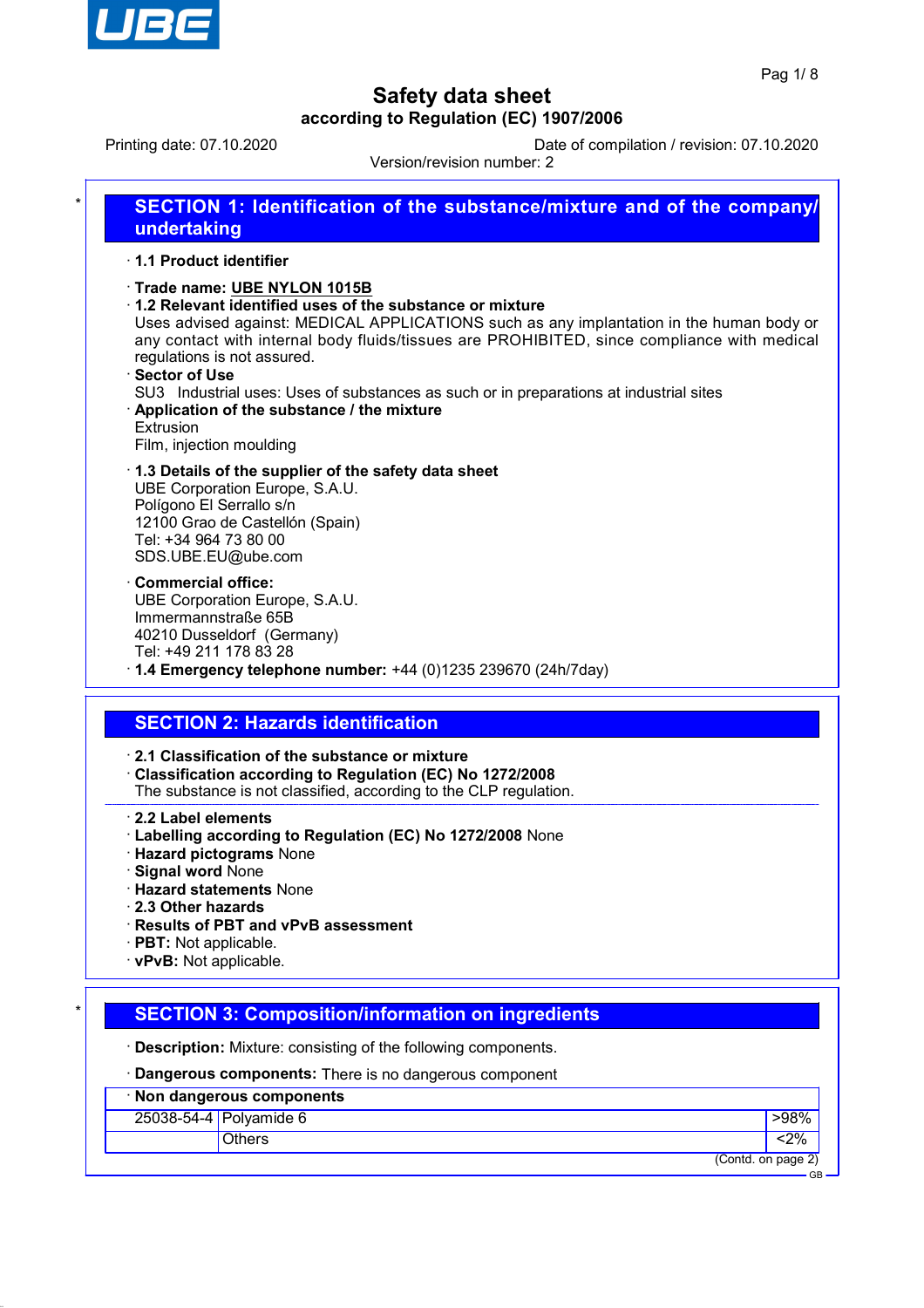

Printing date: 07.10.2020 Date of compilation / revision: 07.10.2020

Version/revision number: 2

#### **Trade name: UBE NYLON 1015B**

· **Additional information:** For the wording of the listed hazard phrases refer to section 16.

## **SECTION 4: First aid measures**

- · **4.1 Description of first aid measures**
- · **General information:**

Immediately remove any clothing soiled by the product. Take affected persons out into the fresh air.

Seek medical treatment.

No special measures required.

· **After inhalation:**

If exposed to vapors from heating and molding material , remove to fresh air .

- If symptoms, coughing and discomfort in nose and throat remain, get medical attention.
- · **After skin contact:**

Immediately wash with water and soap and rinse thoroughly.

- If redness, itching or burning sensation develops, get medical attention.
- After contact with the molten product, cool rapidly with cold water.

Do not pull solidified product off the skin.

Seek medical treatment.

· **After eye contact:**

Inmediately flush exposed area with copious amounts of tepid water for at least 15 minutes If redness, itching or burning sensation develops, do not rub eyes and immediately get medical attention.

· **After swallowing:**

Do not induce vomiting; call for medical help immediately.

- Rinse out mouth and then drink plenty of water.
- · **4.2 Most important symptoms and effects, both acute and delayed** At molten state, expected to cause burns to skin.

Irreversible dermatitis will occur if you do not wash affected skin immediately and thoroughly.

- · **4.3 Indication of any immediate medical attention and special treatment needed**
- Treatment: Treat according to symptoms (decontamination, vital functions), no known specific antidote.

## **SECTION 5: Firefighting measures**

- · **5.1 Extinguishing media**
- · **Suitable extinguishing agents:**
- **Water**

Fire-extinguishing powder

Carbon dioxide

Use fire extinguishing methods suitable to surrounding conditions.

- · **For safety reasons unsuitable extinguishing agents:** Not known
- · **5.2 Special hazards arising from the substance or mixture**

In case of fire, the following can be released: Carbon monoxide (CO)

Carbon Dioxide (CO2)

Under certain fire conditions, traces of other toxic gases cannot be excluded, e.g.: Hydrogen cyanide (HCN)

Ammonia (NH3)

· **5.3 Advice for firefighters**

· **Protective equipment:** Firefighters should wear appropriate protective equipment

(Contd. on page 3)

GB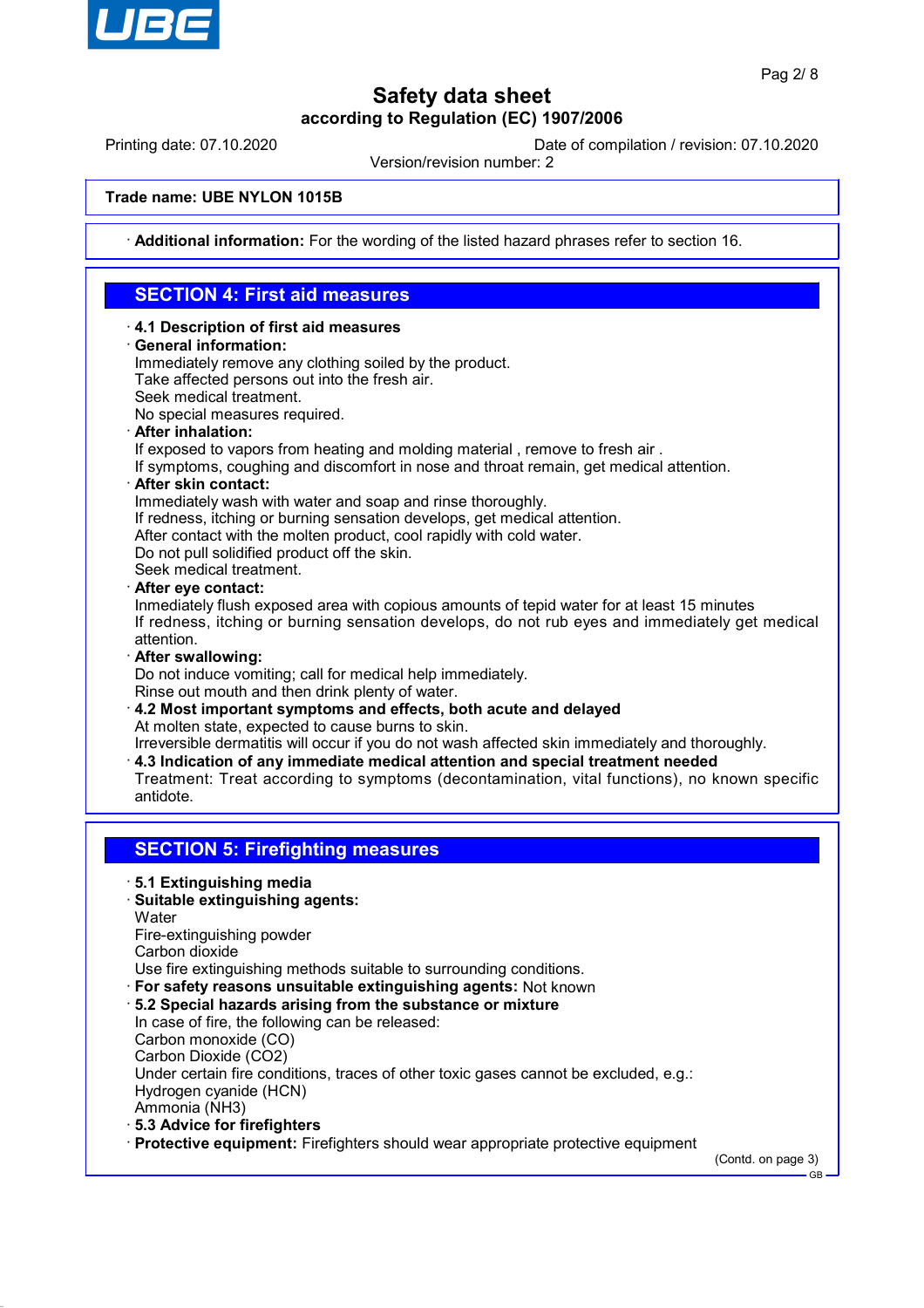

Printing date: 07.10.2020 Date of compilation / revision: 07.10.2020

Version/revision number: 2

**Trade name: UBE NYLON 1015B**

· **Additional information**

Cool endangered receptacles with water spray.

Collect contaminated fire fighting water separately. It must not enter the sewage system.

## **SECTION 6: Accidental release measures**

· **6.1 Personal precautions, protective equipment and emergency procedures** Stop leak if you can do so without risk

Remove combustible materials

Ensure adequate ventilation

Use personal protective equipment as indicated in paragraph 8

- · **6.2 Environmental precautions:** Do not allow to enter sewers/ surface or ground water.
- · **6.3 Methods and material for containment and cleaning up:** Sweep up to prevent slipping on polymer pellets

Send for recovery or disposal in suitable receptacles.

· **6.4 Reference to other sections** See Section 7 for information on safe handling. See Section 8 for information on personal protection equipment. See Section 13 for disposal information.

## **SECTION 7: Handling and storage**

· **7.1 Precautions for safe handling**

Keep away from foodstuffs, beverages and feed. Immediately remove all soiled and contaminated clothing Wash hands before breaks and at the end of work. Do not eat, drink, smoke or sniff while working. Melted state: Avoid skin contact with the liquefied material.

Avoid breathing dust/fume/vapours.

· **Information about fire - and explosion protection:** No special measures required.

· **7.2 Conditions for safe storage, including any incompatibilities**

- · **Storage:**
- · **Requirements to be met by storerooms and receptacles:**

Store in cool, dry conditions in well sealed receptacles.

- · **Information about storage in one common storage facility:** Not required.
- · **Further information about storage conditions:** Protect from heat and direct sunlight.
- · **7.3 Specific end use(s)** See item 1.2

## **SECTION 8: Exposure controls/personal protection**

- · **Additional information about design of technical facilities:** Adequate ventilation should be maintained at handing. Additionally, local exhaust ventilation recommended at melting process.
- · **8.1 Control parameters**
- · **Ingredients with limit values that require monitoring at the workplace:** Not required.

· **Additional information:** The lists valid during the making were used as basis.

(Contd. on page 4)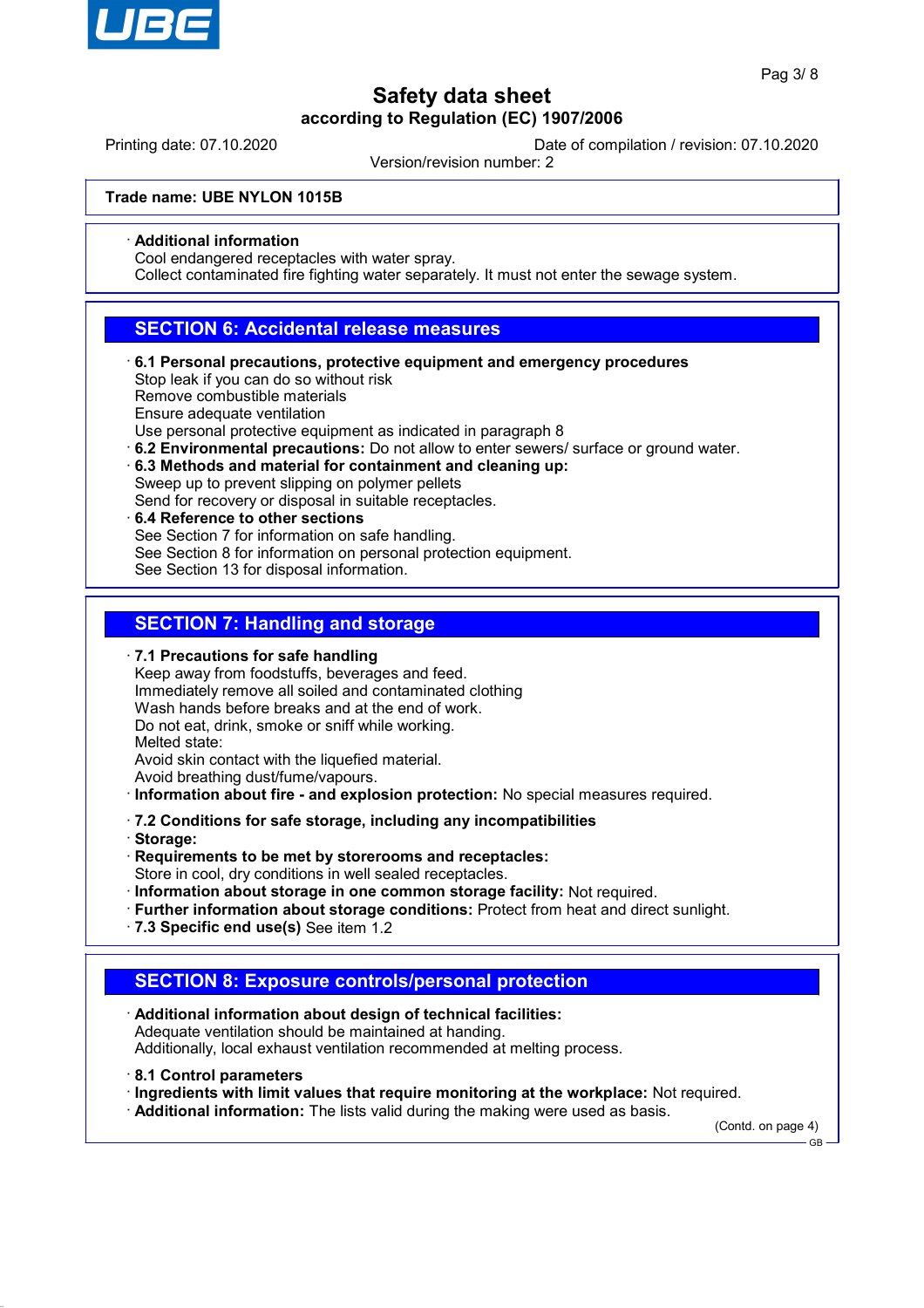

# **Safety data sheet**

**according to Regulation (EC) 1907/2006** Printing date: 07.10.2020 Date of compilation / revision: 07.10.2020 Version/revision number: 2 **Trade name: UBE NYLON 1015B** · **8.2 Exposure controls** · **Appropriate engineering controls** Adequate ventilation should be maintained at handing. Additionally, local exhaust ventilation recommended at melting process. · **Personal protective equipment:** · **General protective and hygienic measures:** In accordance with Directive 89/686/EEC on personal protective equipment · **Respiratory protection:** Not necessary if room is well-ventilated. Melted state: Wear a respirator conforming to EN140 at least with Type A filter. · **Protection of hands:** Protective gloves Molten state: Heat protection gloves The glove material has to be impermeable and resistant to the product/ the substance/ the preparation. Due to missing tests no recommendation to the glove material can be given for the product/ the preparation/ the chemical mixture. Selection of the glove material on consideration of the penetration times, rates of diffusion and the degradation · **Material of gloves** Leather gloves The selection of the suitable gloves does not only depend on the material, but also on further marks of quality and varies from manufacturer to manufacturer. As the product is a preparation of several substances, the resistance of the glove material can not be calculated in advance and has therefore to be checked prior to the application. · **Eye protection:** Safety glasses Safety goggles should be worn. At treating hot polymer or molten polymer, face shield should be recommended. **Skin and body protection: Protective work clothing** · **Limitation and supervision of exposure into the environment** Prevent the material from spreading into the environment. **SECTION 9: Physical and chemical properties** · **9.1 Information on basic physical and chemical properties** · **General Information** · **Appearance: Form:** Pellets **Colour:** Natural Natural Natural Natural Natural Natural Natural Natural Natural Natural Natural Natural Natural Natural Natural Natural Natural Natural Natural Natural Natural Natural Natural Natural Natural Natural Natu · **Odour:** Odourless

**Odour threshold:** Not determined.

(Contd. on page 5) GB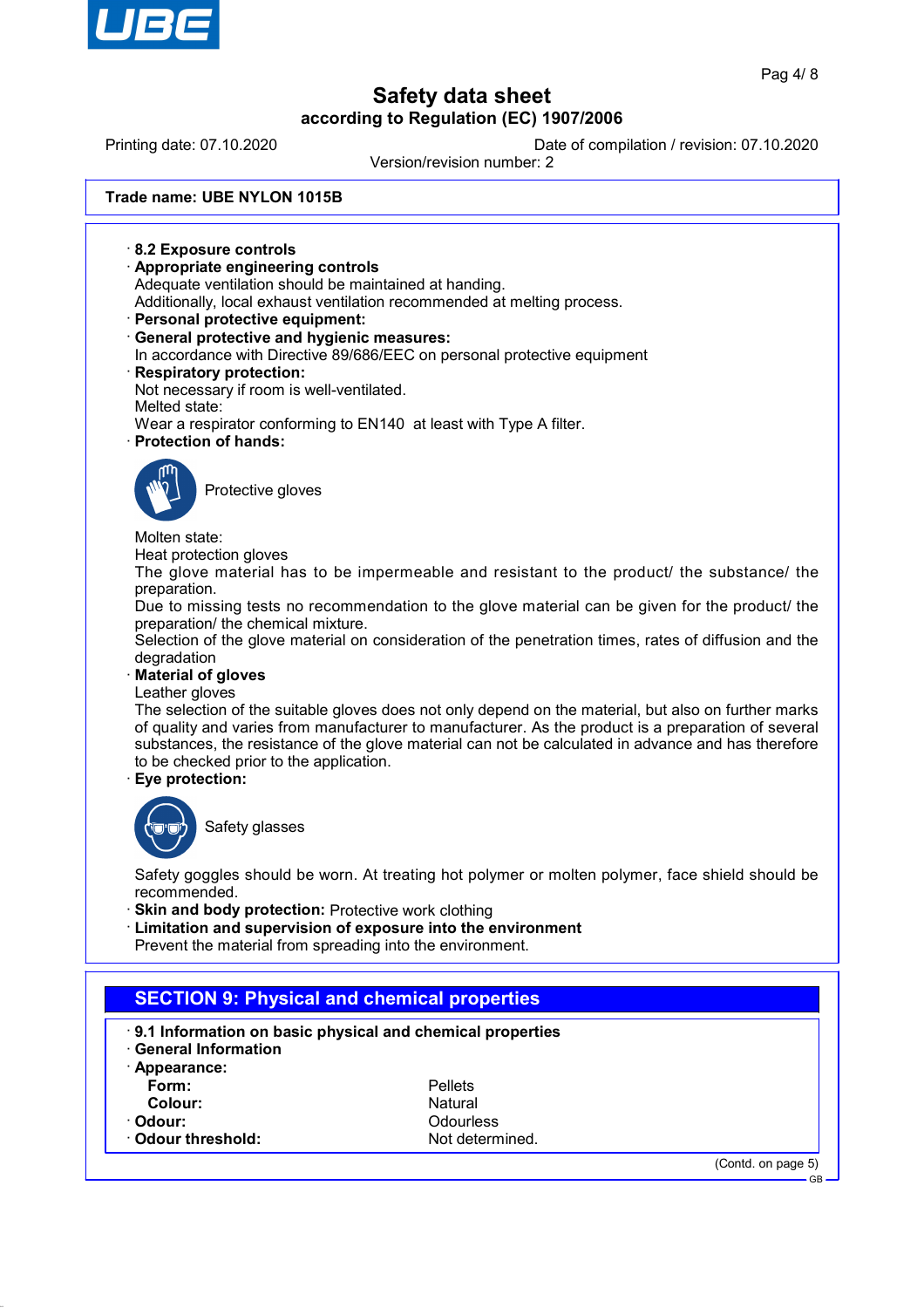

Printing date: 07.10.2020 Date of compilation / revision: 07.10.2020

Version/revision number: 2

**Trade name: UBE NYLON 1015B**

| pH-value:                                                                                                                           | Not applicable because it is a solid mixture                                                                                  |
|-------------------------------------------------------------------------------------------------------------------------------------|-------------------------------------------------------------------------------------------------------------------------------|
| Change in condition<br><b>Melting point/freezing point:</b><br>Initial boiling point and boiling range: Not determined for mixture. | 215-225 °C (PA6)                                                                                                              |
| · Flash point:                                                                                                                      | Not determined for mixture.                                                                                                   |
| · Flammability (solid, gas):                                                                                                        | Not determined.                                                                                                               |
| · Ignition temperature                                                                                                              | $>400$ °C                                                                                                                     |
| Decomposition temperature:                                                                                                          | Not determined for mixture.                                                                                                   |
| · Auto-ignition temperature:                                                                                                        | Not determined for mixture.                                                                                                   |
| <b>Explosive properties:</b>                                                                                                        | Product does not present an explosion hazard.                                                                                 |
| $\cdot$ Explosion limits:<br>Lower:<br><b>Upper:</b>                                                                                | Not determined for mixture.<br>Not determined for mixture.                                                                    |
| · Vapour pressure:                                                                                                                  | Not applicable because it is a solid mixture                                                                                  |
| · Density:<br>· Relative density<br>· Vapour density<br><b>Evaporation rate</b>                                                     | Not tested<br>Not determined.<br>Not applicable because it is a solid mixture<br>Not applicable because it is a solid mixture |
| · Solubility in / Miscibility with<br>water:                                                                                        | Insoluble.                                                                                                                    |
| · Partition coefficient: n-octanol/water:                                                                                           | Not determined for mixture.                                                                                                   |
| · Viscosity:<br>Dynamic:<br>Kinematic:<br>⋅ 9.2 Other information                                                                   | Not applicable.<br>Not applicable because it is a solid mixture<br>No further relevant information available.                 |

## **SECTION 10: Stability and reactivity**

· **10.1 Reactivity** Stable under ordinary conditions of use and storage.

· **10.2 Chemical stability** Stable at environment temperature.

The product is stable if stored and handled as prescribed/indicated

- · **Thermal decomposition / conditions to be avoided:**
- No decomposition if used according to specifications.
- · **10.3 Possibility of hazardous reactions** No hazardous reactions if stored and handled as prescribed/indicated. · **10.4 Conditions to avoid** Avoid heat, flames, sparks and other sources of ignition.
- Avoid high temperature
- · **10.5 Incompatible materials:** Oxidizing agents, acids, bases and reactive agents.
- · **10.6 Hazardous decomposition products:** Carbon monoxide and carbon dioxide Hydrogen cyanide (prussic acid)

(Contd. on page 6)

GB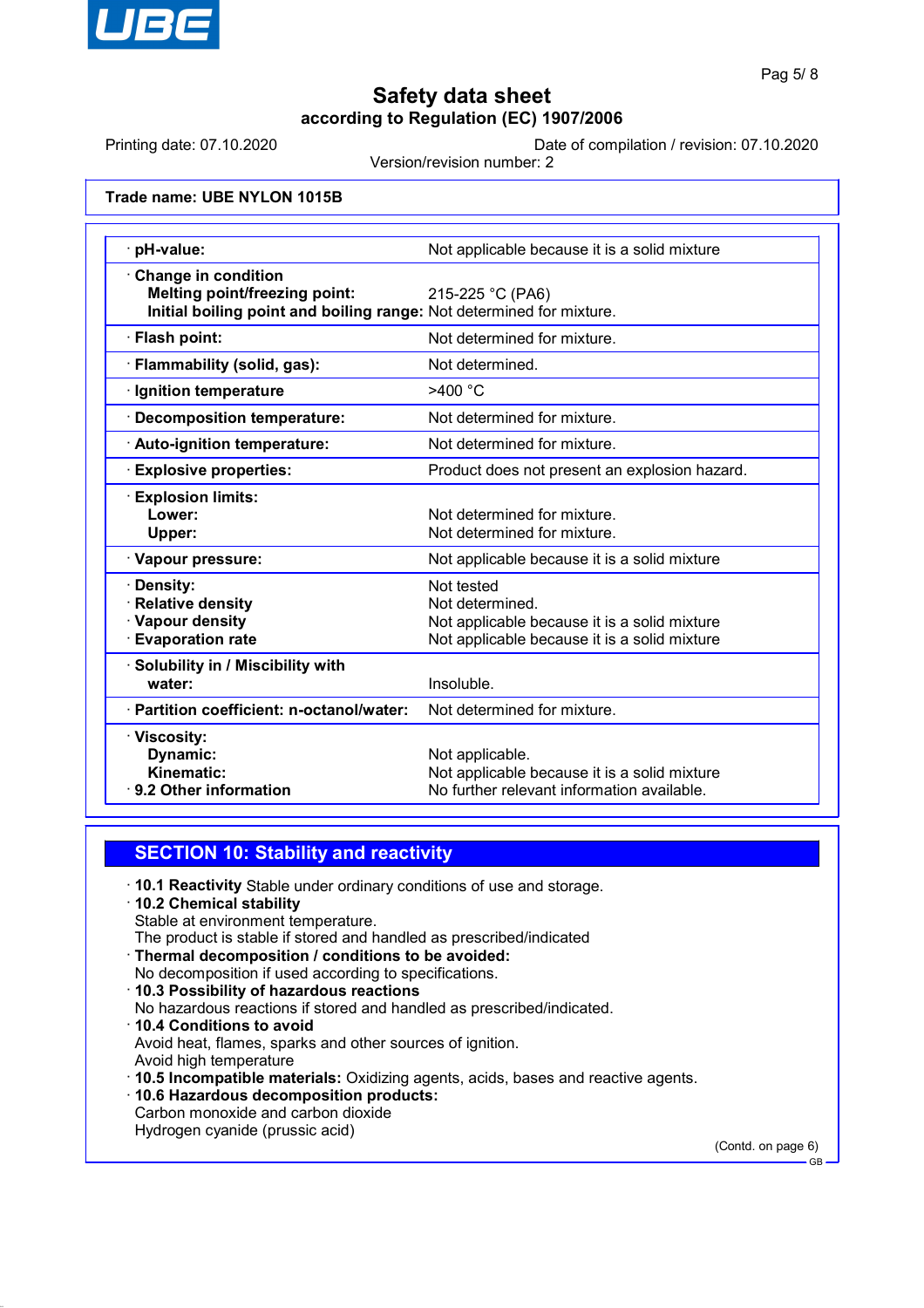

Printing date: 07.10.2020 Date of compilation / revision: 07.10.2020

Version/revision number: 2

#### **Trade name: UBE NYLON 1015B**

Ammonia

## **SECTION 11: Toxicological information**

- · **11.1 Information on toxicological effects**
- · **Acute toxicity** Based on available data, the classification criteria are not met.
- · **Primary irritant effect:**
- · **Skin corrosion/irritation** Not classified (Lack of data)
- · **Serious eye damage/irritation** Based on available data, the classification criteria are not met.
- · **Respiratory or skin sensitisation** Not classified (Lack of data)
- · **Other information (about experimental toxicology):**
- Aspiration hazard: No further relevant information available.
- · **CMR effects (carcinogenity, mutagenicity and toxicity for reproduction)** No further relevant information available.
- · **Germ cell mutagenicity** Based on available data, the classification criteria are not met.
- · **Carcinogenicity** Based on available data, the classification criteria are not met.
- · **Reproductive toxicity** Based on available data, the classification criteria are not met.
- · **STOT-single exposure** Based on available data, the classification criteria are not met.
- · **STOT-repeated exposure** Based on available data, the classification criteria are not met.
- · **Aspiration hazard** Based on available data, the classification criteria are not met.

## **SECTION 12: Ecological information**

- · **12.1 Toxicity**
- · **Aquatic toxicity:** No further relevant information available.
- · **12.2 Persistence and degradability** No further relevant information available.
- · **12.3 Bioaccumulative potential** No further relevant information available.
- · **12.4 Mobility in soil** No further relevant information available.
- · **Additional ecological information:**
- · **General notes:**

Do not allow undiluted product or large quantities of it to reach ground water, water course or sewage system.

- · **12.5 Results of PBT and vPvB assessment**
- · **PBT:** Not applicable.
- · **vPvB:** Not applicable.
- · **12.6 Other adverse effects** No further relevant information available.

## **SECTION 13: Disposal considerations**

#### · **13.1 Waste treatment methods**

· **Recommendation**

Chemical residues generally count as special waste Disposal must be made according to official regulations.

- · **Uncleaned packaging:**
- · **Recommendation:**

Packaging may contain residues of the product and should be treated accordingly.

 GB (Contd. on page 7)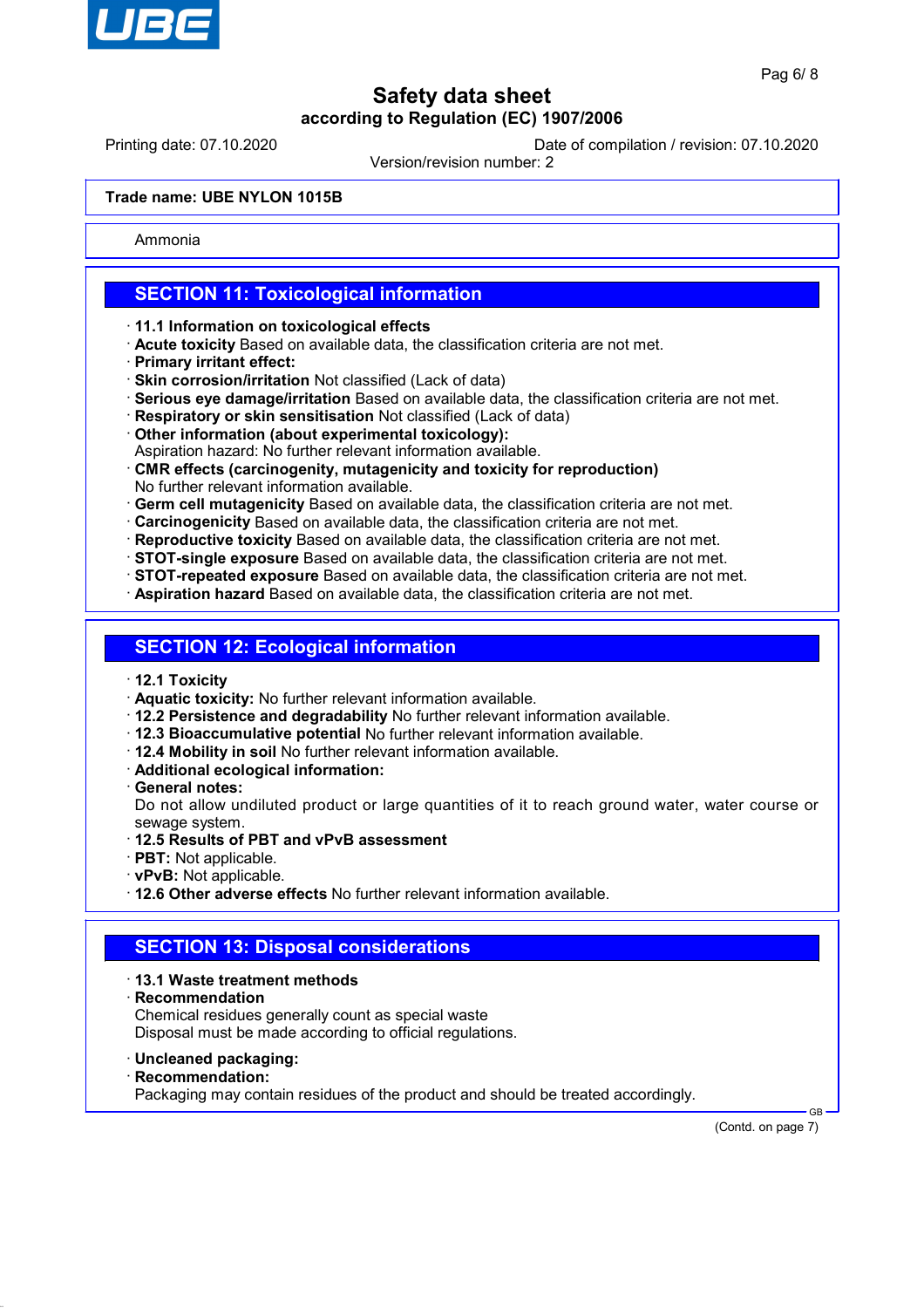

Printing date: 07.10.2020 Date of compilation / revision: 07.10.2020

Version/revision number: 2

## **Trade name: UBE NYLON 1015B**

| <b>SECTION 14: Transport information</b>     |                                                                |  |
|----------------------------------------------|----------------------------------------------------------------|--|
| $\cdot$ 14.1 UN-Number                       | The substance is not classified under transport<br>regulations |  |
| · ADR, ADN, IMDG, IATA                       | Not applicable                                                 |  |
| 14.2 UN proper shipping name                 | The substance is not classified under transport<br>regulations |  |
| · ADR, ADN, IMDG, IATA                       | Not applicable                                                 |  |
| 14.3 Transport hazard class(es)              | The substance is not classified under transport<br>regulations |  |
| · ADR, ADN, IMDG, IATA                       |                                                                |  |
| · Class                                      | Not applicable                                                 |  |
| 14.4 Packing group                           | The substance is not classified under transport<br>regulations |  |
| · ADR, IMDG, IATA                            | Not applicable                                                 |  |
| 14.5 Environmental hazards:                  |                                                                |  |
| · Marine pollutant:                          | No.                                                            |  |
| · 14.6 Special precautions for user          | Not applicable.                                                |  |
| 14.7 Transport in bulk according to Annex II |                                                                |  |
| of Marpol and the IBC Code                   | Not applicable.                                                |  |
| · UN "Model Regulation":                     | Not applicable                                                 |  |

## **SECTION 15: Regulatory information**

- · **15.1 Safety, health and environmental regulations/legislation specific for the substance or mixture**
- · **Additional Information:**

This substance/mixture does not legally require an SDS based on Regulation 1907/2006 (REACH). However,this SDS format, is utilized to supply information required according to Article 32 of REACH.

· **15.2 Chemical safety assessment:** A Chemical Safety Assessment has not been carried out.

## **SECTION 16: Other information**

This information is based on our present knowledge. However, this shall not constitute a guarantee for any specific product features and shall not establish a legally valid contractual relationship.

#### · **Training hints**

Specific training of workers to comply with the requirements specified in the Safety Data Sheet is required.

- · **Department issuing SDS:** Product Liability
- **Contact:** Contact with business unit for any issue related to the safety data sheet
- · **Abbreviations and acronyms:**

ADR: Accord européen sur le transport des marchandises dangereuses par Route (European Agreement concerning the International Carriage of Dangerous Goods by Road)

IMDG: International Maritime Code for Dangerous Goods

IATA: International Air Transport Association

GHS: Globally Harmonised System of Classification and Labelling of Chemicals

EINECS: European Inventory of Existing Commercial Chemical Substances ELINCS: European List of Notified Chemical Substances

(Contd. on page 8)

GB